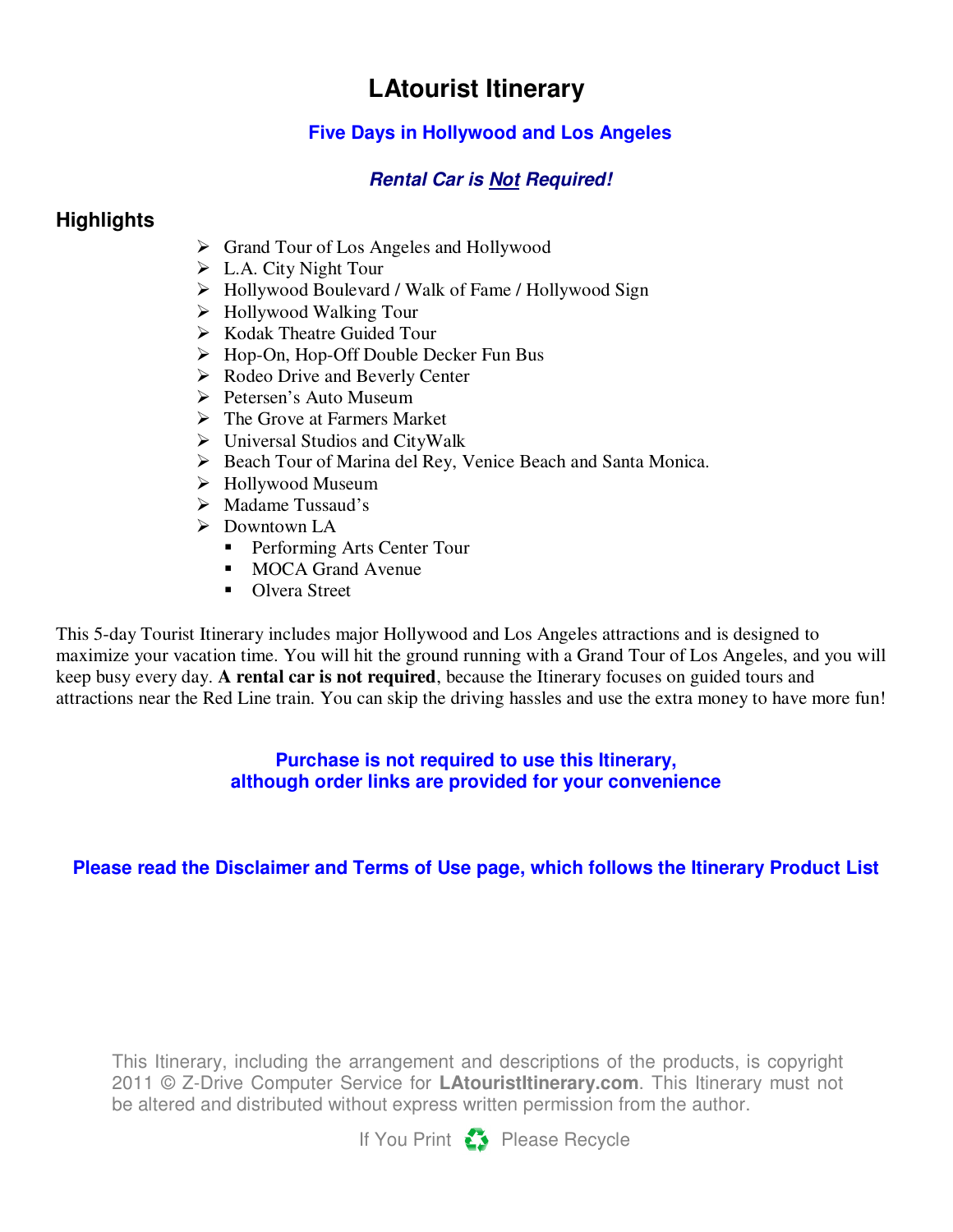### **One-page Tourist Itinerary for Hollywood and Los Angeles**

|                      | <b>Monday</b>                                               |
|----------------------|-------------------------------------------------------------|
| $\overline{8:00}$ AM | Arrive LAX                                                  |
| 9:00 AM              | Grand Tour of Los Angeles and Hollywood                     |
| 3:30 PM              | End of Grand Tour / Drop off in Hollywood / Hotel Check-in  |
| 4:00 PM              | Hollywood Boulevard                                         |
| 5:00 PM              | Hollywood and Highland / Chinese Theatre                    |
| 6:00 PM              | L.A. City Night Tour                                        |
| 10:00 PM             | End of Night Tour                                           |
|                      |                                                             |
|                      | <b>Tuesday</b>                                              |
| 8:00 AM              | <b>Breakfast</b>                                            |
| 10:00 AM             | Hollywood Behind-the-Scenes Tour                            |
| 12:00 PM             | Kodak Theatre Guided Tour                                   |
| 1:00 PM              | Hop-On, Hop-Off Double Decker Fun Bus                       |
| 9:00 PM              | End of Hop-on, Hop-off Bus Tour                             |
|                      |                                                             |
|                      | Wednesday                                                   |
| 9:00 AM              | Red Line train to Universal Station                         |
| 10:00 AM             | Universal Studios and CityWalk Hollywood                    |
| 10:00 PM             | Red Line train back to Hollywood                            |
|                      |                                                             |
|                      | <b>Thursday</b>                                             |
| 8:00 AM              | Get picked up by tour guide or go to their office           |
| 9:00 AM              | <b>Beach Tour</b>                                           |
| 3:30 PM              | End of Beach Tour                                           |
| 4:00 PM              | Hollywood Museum                                            |
| 5:00 PM              | Dinner                                                      |
| 6:30 PM              | Madame Tussaud's                                            |
| 9:00 PM              | Hollywood Boulevard or back to hotel                        |
|                      |                                                             |
|                      | <b>Friday</b>                                               |
| 9:00 AM              | Hotel Check-out / Red Line train to Civic Center station    |
| 10:30 AM             | Free tour at the Performing Arts Center                     |
| 12:00 PM             | <b>MOCA Grand Avenue</b>                                    |
| 2:00 PM              | <b>DASH B to Union Station</b>                              |
| 2:30 PM              | El Pueblo de Los Angeles Historical Monument                |
| 4:00 PM              | Union Station / Red Line train back to hotel to get luggage |
| 5:00 PM              | Shuttle or cab from hotel to LAX                            |
| 7:30 PM              | Flight home                                                 |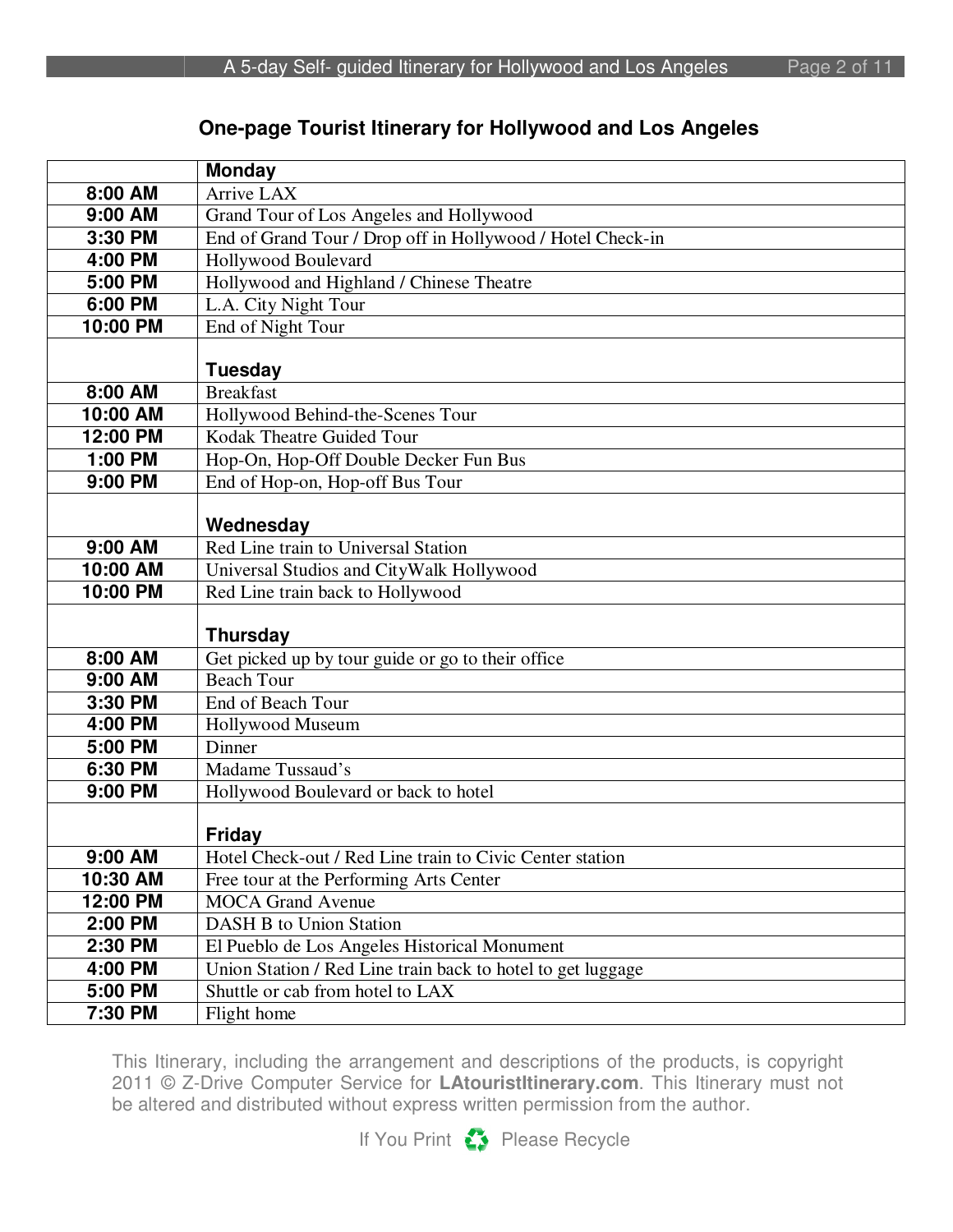#### **LAtourist Itinerary – Five Days in Hollywood and Los Angeles**

|                           | <b>MONDAY</b>                                                                                                                                                                                                                                                                                                                                                                                                                                                                                                                                                                                                                                                                                                                                                                                              |
|---------------------------|------------------------------------------------------------------------------------------------------------------------------------------------------------------------------------------------------------------------------------------------------------------------------------------------------------------------------------------------------------------------------------------------------------------------------------------------------------------------------------------------------------------------------------------------------------------------------------------------------------------------------------------------------------------------------------------------------------------------------------------------------------------------------------------------------------|
| 8:00 AM                   | Arrive at LAX airport. You must arrive by 8:00AM to get your bags and get to the tour bus<br>on time. If you have a cell phone you can call the tour operator to confirm arrival (number<br>will be provided on confirmation).                                                                                                                                                                                                                                                                                                                                                                                                                                                                                                                                                                             |
| 9:00 AM<br>to             | Start your trip with a Grand Tour of Los Angeles and Hollywood by LA City Tours.<br>They will pick you up outside of your terminal. You can take your luggage with you on the<br>tour van.<br>Let the driver know that you will not be returning to LAX. You can get dropped off at your                                                                                                                                                                                                                                                                                                                                                                                                                                                                                                                   |
| 3:30 PM                   | hotel if it's on their list of drop-off points. Otherwise, you can get dropped off at their office<br>on Hollywood Boulevard, then take the Red Line train (across the street) to your hotel.                                                                                                                                                                                                                                                                                                                                                                                                                                                                                                                                                                                                              |
|                           | Order Link: http://LAtourist.com/LAXlayoverTour                                                                                                                                                                                                                                                                                                                                                                                                                                                                                                                                                                                                                                                                                                                                                            |
| 4:00 PM                   | After you have checked into your hotel, head back to Hollywood and Highland Metro<br>station to take in the sights on <b>Hollywood Boulevard</b> . In general, the idea is to explore<br>Hollywood Boulevard east and west of Highland Avenue (western boundary: La Brea Blvd;<br>eastern boundary: Vine Street), and then make your way back to Hollywood and Highland<br>entertainment complex by around 5:00 PM or so. This is a good opportunity to grab a bite<br>to eat. There are dining choices inside of Hollywood and Highland entertainment complex,<br>and at several places nearby on Hollywood Boulevard.                                                                                                                                                                                    |
| 5:00 PM                   | First, take a look around at the <b>Hollywood and Highland</b> entertainment complex. In<br>particular, go to an Observation Deck on either the third or fourth level, to view the<br>Hollywood Sign.<br>Next, walk to the <b>Chinese Theatre</b> , which is adjacent on Hollywood Boulevard. It takes<br>about half an hour to look at the handprints and footprints. It's interesting to see all the<br>familiar names of stars from the past side-by-side with current celebrities (i.e., John Wayne<br>is next to John Travolta). Be sure to take a look at the inspirational quote by Marilyn<br>Monroe on the west end of the courtyard.<br>The next tour begins right outside the courtyard. You'll see the StarLine tour office there,<br>and you can ask them which bus or van you need to board. |
|                           | See Los Angeles from a new perspective on an <b>L.A. City Night Tour</b> (by StarLine Tours),                                                                                                                                                                                                                                                                                                                                                                                                                                                                                                                                                                                                                                                                                                              |
| 6:00 PM<br>to<br>10:00 PM | which includes Mulholland Drive, Beverly Hills, Disney Hall, the Performing Arts Center<br>in downtown LA, Universal CityWalk, and more. The tour ends back at the Chinese Theatre<br>courtyard, which is a short walk from the Red Line station so you can get back to your<br>hotel.                                                                                                                                                                                                                                                                                                                                                                                                                                                                                                                     |
|                           | Order Link: http://LAtourist.com/LAcityNightTour                                                                                                                                                                                                                                                                                                                                                                                                                                                                                                                                                                                                                                                                                                                                                           |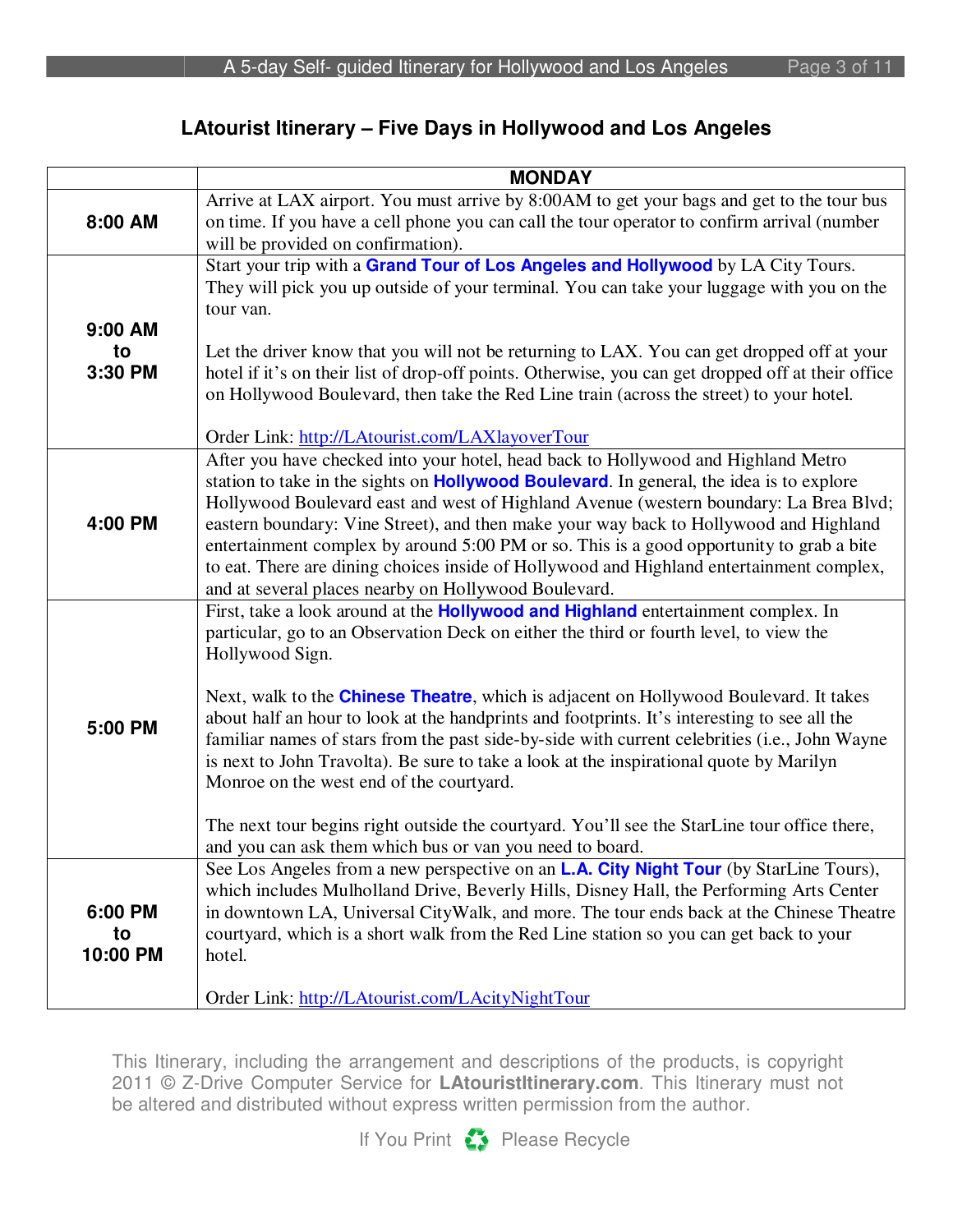|             | <b>TUESDAY</b>                                                                                                                                               |
|-------------|--------------------------------------------------------------------------------------------------------------------------------------------------------------|
|             | Breakfast. There is an IHOP on Sunset Blvd, near Orange Drive. It's about a 5-minute walk                                                                    |
| 8 / 8:30 AM | from the Hollywood and Highland Station. You can walk south on Highland to Sunset                                                                            |
|             | Blvd, then walk west one block. You will need to be at the Red Line Tours office on                                                                          |
|             | Hollywood Boulevard, on the other side of Highland, by around 9:45 AM.                                                                                       |
|             | Work off that big breakfast with a walking tour of Hollywood Boulevard on the                                                                                |
| 10:00 AM    | Red Line Hollywood Behind-the-Scenes Tour (GoLA). The tour office is at 6708                                                                                 |
| to          | Hollywood Blvd. After the tour, head over to the second level of Hollywood and Highland.                                                                     |
| 11:30 AM    |                                                                                                                                                              |
|             | Go LA Card Order Link: http://LAtourist.com/GoLAcard                                                                                                         |
|             | Next up is the <b>Kodak Theatre Guided Tour</b> (GoLA). You will need to arrive about 10                                                                     |
| 12:00 PM    | minutes before the tour starts. You might be able to get there in time for the 11:30 AM tour,                                                                |
|             | but if not, then take the tour that departs at 12:00 PM.                                                                                                     |
|             | Spend the rest of the day exploring Hollywood and nearby on the StarLine Tours                                                                               |
|             | Hop-On, Hop-Off Double Decker Fun Bus (use the Red Route, departing from the                                                                                 |
|             | Chinese Theatre courtyard). Get on the 12:30 PM bus if you can; otherwise, take the bus                                                                      |
|             | that leaves at 1 PM.                                                                                                                                         |
|             |                                                                                                                                                              |
|             | Fun Bus Order Link: http://LAtourist.com/HopOnHopOffTickets                                                                                                  |
|             |                                                                                                                                                              |
|             | Following is a simple schedule, but there are many other stops, so you could custom-design                                                                   |
|             | a tour to suit your interests:                                                                                                                               |
|             | <b>Hollywood's Rock Walk</b>                                                                                                                                 |
|             | Arrive 1:05 PM; Depart 1:35 PM<br>$\circ$                                                                                                                    |
|             | The entrance of Guitar Center on Sunset Blvd contains many hand print<br>$\circ$<br>impressions of famous Rock n' Roll celebrities such as members of AC/DC, |
| 1:00 PM     | Aerosmith, B.B. King, Chuck Berry, Elvis Presley, Frank Zappa, Johnny                                                                                        |
| to          | Cash, KISS, The Ramones and almost 200 more. If you are a guitar                                                                                             |
| 9:00 PM     | aficionado then you might want to take an extra half hour to explore the vast                                                                                |
|             | selection of instruments at the Guitar Center.                                                                                                               |
|             | <b>Rodeo Drive</b>                                                                                                                                           |
|             | o Arrive 2:10 PM, Depart 2:40 PM                                                                                                                             |
|             | You briefly visited Rodeo Drive yesterday – now here's the opportunity to<br>O                                                                               |
|             | stay as long as you like. But if you've already seen enough here, then you                                                                                   |
|             | could skip this stop and spend more time somewhere else.                                                                                                     |
|             | <b>Beverly Center</b> (Lunch and Shopping)                                                                                                                   |
|             | Arrive 2:55 PM, Depart 3:55 PM<br>$\circ$                                                                                                                    |
|             | This mega-mall is a shopper's paradise, and a great place for lunch or a<br>$\circlearrowright$                                                              |
|             | snack. There are other restaurants throughout Beverly Center, and a food                                                                                     |
|             | court on the top level. If you ate a big breakfast at IHOP then you could limit                                                                              |
|             | this meal to a snack, and save some room for dinner in the early evening at                                                                                  |
|             | The Grove or Farmers Market.                                                                                                                                 |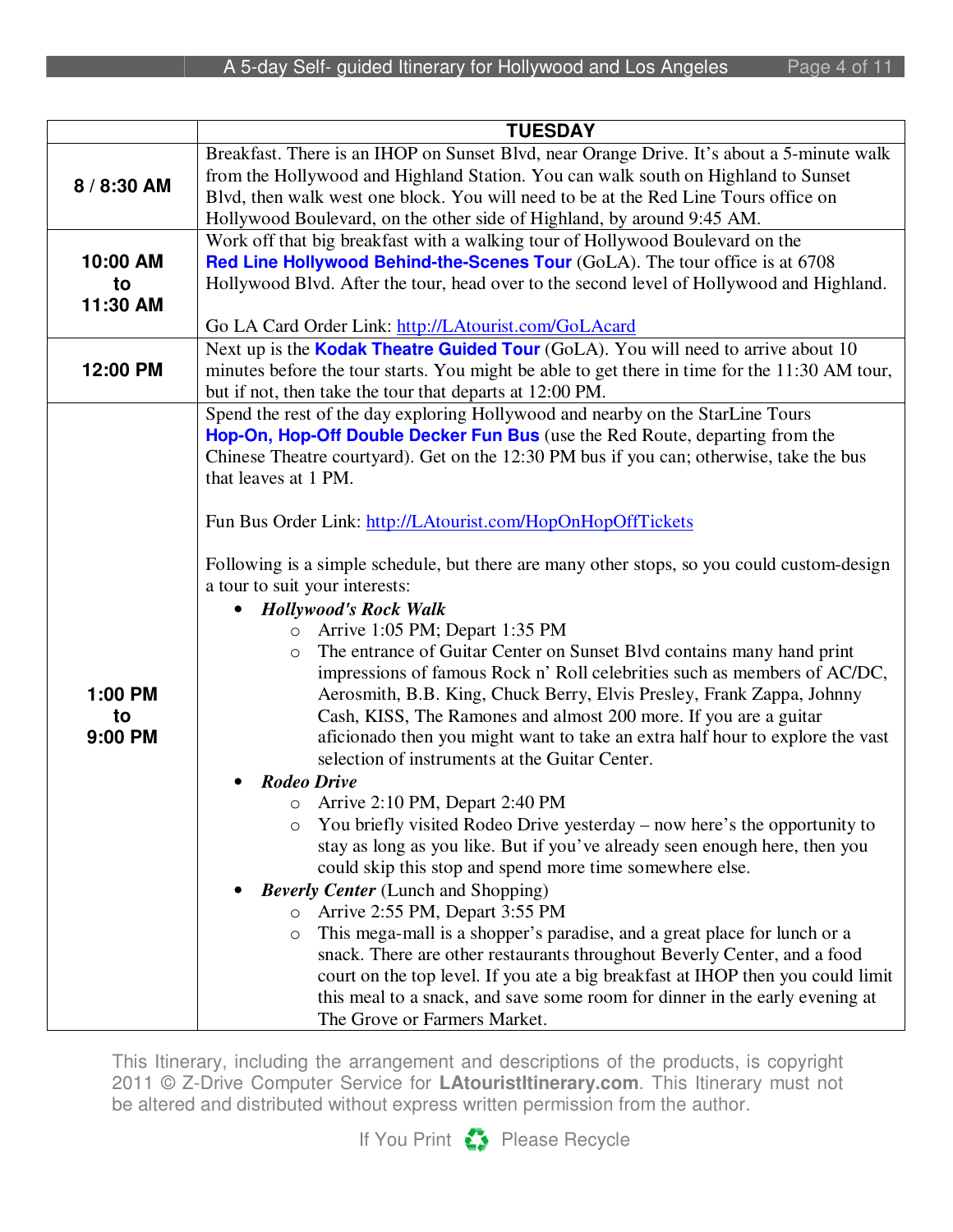| Museum Row on the Miracle Mile                                                                                                 |
|--------------------------------------------------------------------------------------------------------------------------------|
| Arrive 4:10 PM; Depart 6:10 PM<br>$\circ$                                                                                      |
| Some choices:<br>$\circ$                                                                                                       |
| O Petersen's Auto Museum (GoLA)                                                                                                |
| Features more than 300,000 square feet of exhibits and lifelike                                                                |
| displays that showcase over 150 rare and classic cars, trucks and                                                              |
| motorcycles.                                                                                                                   |
| The Auto Museum is open until 6:00 PM. It is across the street from                                                            |
| LACMA, at the corner of Wilshire Blvd and Fairfax Ave.                                                                         |
| <b>Hancock Park / LACMA / La Brea Tar Pits</b>                                                                                 |
| There are many free exhibits surrounding LACMA; two of them are                                                                |
| near the bus stop: the Urban Light lamp post exhibit; and a garden                                                             |
| filled with sculptures by Rodin.                                                                                               |
| LA County Museum of Art (LACMA) features contemporary and                                                                      |
| modern art, and cultural art exhibits. Open until 8:00 PM                                                                      |
| Hancock Park contains many tar pits that you can view, along with<br>п                                                         |
| signs bearing descriptions of the animals found within. There is the                                                           |
| also the famous model of a Columbian mammoth family, one of                                                                    |
| which is trapped in the tar on the bottom of the Lake Pit exhibit. Be                                                          |
| sure to explore the area near the amphitheater (behind LACMA)<br>where you will find a prehistoric garden and a working fossil |
| excavation. Be careful to not step in small patches of tar that are                                                            |
| scattered around Hancock Park!                                                                                                 |
| Page Museum contains fossils that were excavated from the tar pits                                                             |
| and other artifacts. Page Museum is open until 5:00 PM                                                                         |
| <b>The Grove at Farmers Market (Dinner and Shopping)</b>                                                                       |
| Arrive 6:20 PM; Depart 8:20 PM<br>$\circlearrowright$                                                                          |
| The Grove is an outdoor shopping district featuring high-end stores and<br>$\bigcirc$                                          |
| restaurants, a theater, live performances. This is a nice place to wander                                                      |
| around and take in the sights, sit down for a relaxing meal, or go on a                                                        |
| shopping spree.                                                                                                                |
| The <i>Original Farmers Market</i> has food stands offering all sorts of cuisine.<br>$\circ$                                   |
| Also, there are produce stands and stores selling fresh fruit, produce,                                                        |
| seafood, ice cream, wines, cheeses, gourmet foods, as well as gift shops that                                                  |
| sell souvenirs.                                                                                                                |
| The last tour bus departs this stop at 8:20PM so don't get left behind!<br>$\circ$                                             |
| Arrives at Hollywood Blvd and Vine Street at about 8:50 PM (optional end of tour)                                              |
| Get off the bus here if you want to explore the area, or take the Red Line<br>$\bigcirc$                                       |
| train back to your hotel from the Hollywood and Vine station.                                                                  |
| Return to Hollywood and Highland at around 9:00 PM                                                                             |
| MORE: Ripley's Odditorium, Guinness Book of Records Museum and Hollywood                                                       |
| Wax Museum are open until midnight. You can buy a 3-attraction pass at Ripley's.                                               |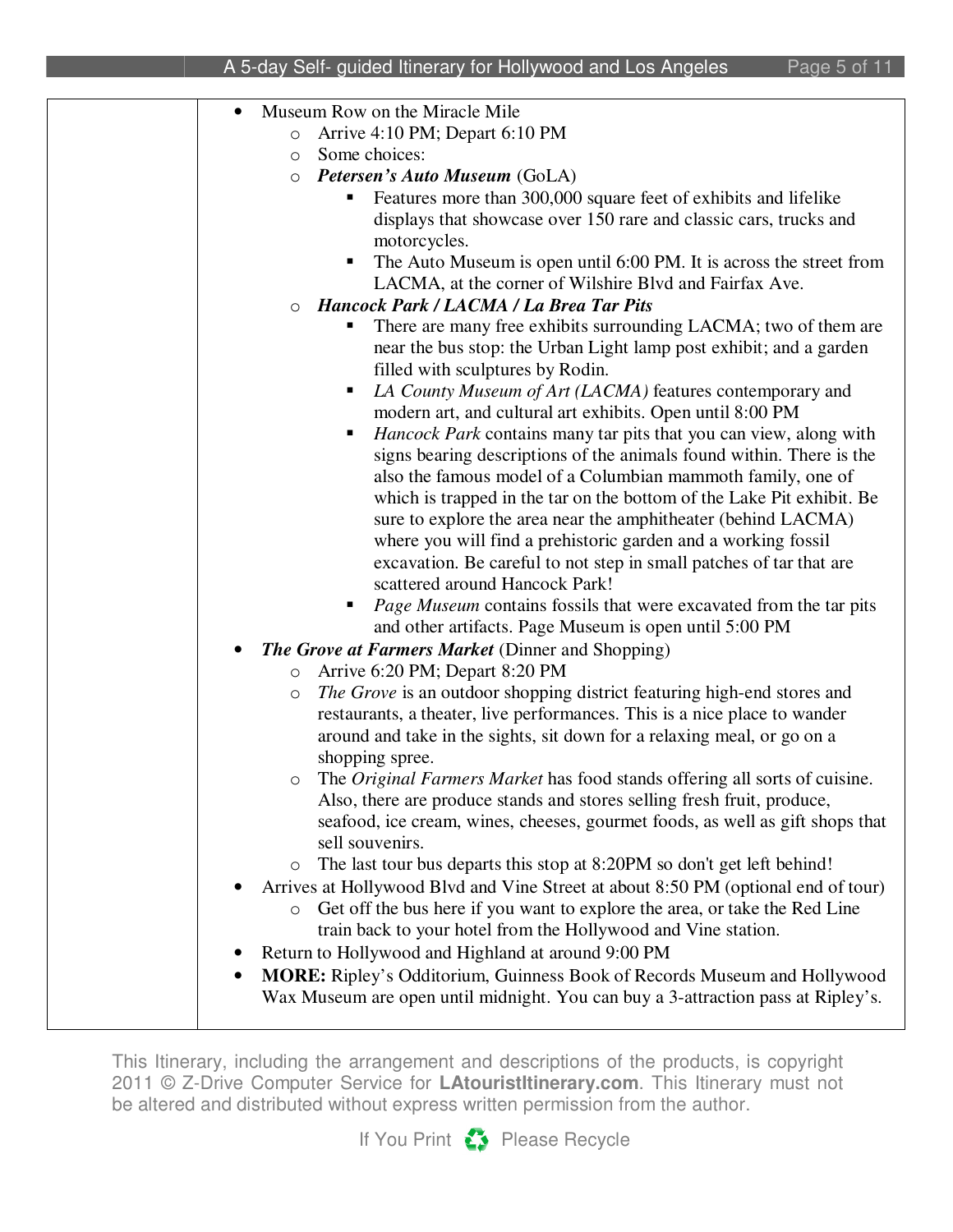|              | <b>WEDNESDAY</b>                                                                                   |
|--------------|----------------------------------------------------------------------------------------------------|
|              | Walk to your nearby Metro Red Line station, and take the train to the Universal City               |
| 9:00 AM      | Station. From there, cross Lankershim Blvd to take the free Universal City Shuttle to the top      |
|              | of the hill near the main gate of Universal Studios.                                               |
|              | Spend the day at <b>Universal Studios</b> (GoLA), and <b>CityWalk Hollywood</b> . The park usually |
| 10:00 AM     | opens at 10:00 AM, although hours vary each day so check the schedule before you go.               |
| to           | Sometimes it opens at 9:00 AM and you might be able to go earlier, if desired. The park            |
| 9 / 10:00 PM | usually closes between 6 and 8:00 PM. CityWalk is open until at least 9:00 PM, and later in        |
|              | the summertime. Restaurants remain open until 11 PM or later.                                      |
|              | You can take the Red Line train directly back to your hotel, or if you're not yet ready to call    |
| 10:00 PM     | it a night, you could stop off at the Hollywood and Highland station to take in some more          |
|              | Hollywood Boulevard sightseeing.                                                                   |

|                          | <b>THURSDAY</b>                                                                                                                                                                                                                                                                                                                                                                                                                                                                                                                                                                                                                                                                                                                                                                                                                                                                                                                                                                   |
|--------------------------|-----------------------------------------------------------------------------------------------------------------------------------------------------------------------------------------------------------------------------------------------------------------------------------------------------------------------------------------------------------------------------------------------------------------------------------------------------------------------------------------------------------------------------------------------------------------------------------------------------------------------------------------------------------------------------------------------------------------------------------------------------------------------------------------------------------------------------------------------------------------------------------------------------------------------------------------------------------------------------------|
| 8 / 8:30 AM              | If your hotel is on the LA City Tours pickup route, then a van will pick you up at a<br>scheduled time between 8:30 and 9:00 AM. Otherwise, then go to LA City Tours office by                                                                                                                                                                                                                                                                                                                                                                                                                                                                                                                                                                                                                                                                                                                                                                                                    |
|                          | about 8:45 AM. It's on Hollywood Blvd, across the street from Hollywood and Highland.                                                                                                                                                                                                                                                                                                                                                                                                                                                                                                                                                                                                                                                                                                                                                                                                                                                                                             |
| 9:00 AM<br>To<br>3:30 PM | Today you will see the California coastline and some famous beaches on a <b>Beach Tour</b> of<br>Marina del Rey, Venice Beach (short stop) and Santa Monica. Much of the time will be<br>spent in Santa Monica, since that is where there are the most attractions. Recommended<br>hotspots are the Third Street Promenade and Santa Monica Pier. Near the top of the Pier<br>driveway is the southern end of <i>Palisade Park</i> , where you can get some great photographs<br>of the Pier and the Pacific Ocean. Adjacent to the Promenade is Santa Monica Place, a<br>newly renovated shopping mall. <i>Pacific Park</i> (GoLA) is located on the Santa Monica Pier,<br>and features a Ferris Wheel that overlooks the beaches and ocean, plus a roller coaster and<br>other rides. The Go LA Card includes unlimited rides at Pacific Park, as well as admission<br>to the <b>Santa Monica Pier Aquarium</b> (under the Pier).<br>Order Link: http://LAtourist.com/BeachTour |
| 3:30 PM<br>to            | When you return from the Beach Tour, head across to the other side of Highland Avenue to<br>the <b>Hollywood Museum</b> (GoLA). The museum closes at 5:00 PM.                                                                                                                                                                                                                                                                                                                                                                                                                                                                                                                                                                                                                                                                                                                                                                                                                     |
| 5:00 PM                  | Go LA Card Order Link: http://LAtourist.com/GoLAcard                                                                                                                                                                                                                                                                                                                                                                                                                                                                                                                                                                                                                                                                                                                                                                                                                                                                                                                              |
| 5:00 PM                  | Here are some suggestions for dinner:                                                                                                                                                                                                                                                                                                                                                                                                                                                                                                                                                                                                                                                                                                                                                                                                                                                                                                                                             |
| to                       | Mel's Diner next to Hollywood Museum; or L.A.'s favorite hamburgers at                                                                                                                                                                                                                                                                                                                                                                                                                                                                                                                                                                                                                                                                                                                                                                                                                                                                                                            |
| 6 / 6:30 PM              | In N' Out on Sunset Blvd at Orange (across the street from IHOP).                                                                                                                                                                                                                                                                                                                                                                                                                                                                                                                                                                                                                                                                                                                                                                                                                                                                                                                 |
| 6:30 PM                  | When you're finished eating, head on over to <b>Madame Tussaud's</b> (GoLA) showcase of                                                                                                                                                                                                                                                                                                                                                                                                                                                                                                                                                                                                                                                                                                                                                                                                                                                                                           |
| To                       | wax celebrities. It's on Hollywood Blvd and Orange Drive, next to the Chinese Theatre. It                                                                                                                                                                                                                                                                                                                                                                                                                                                                                                                                                                                                                                                                                                                                                                                                                                                                                         |
| 9:00 PM                  | takes around two hours or so to view the exhibits. Afterward, enjoy more sightseeing on<br>Hollywood Blvd, or return to the hotel.                                                                                                                                                                                                                                                                                                                                                                                                                                                                                                                                                                                                                                                                                                                                                                                                                                                |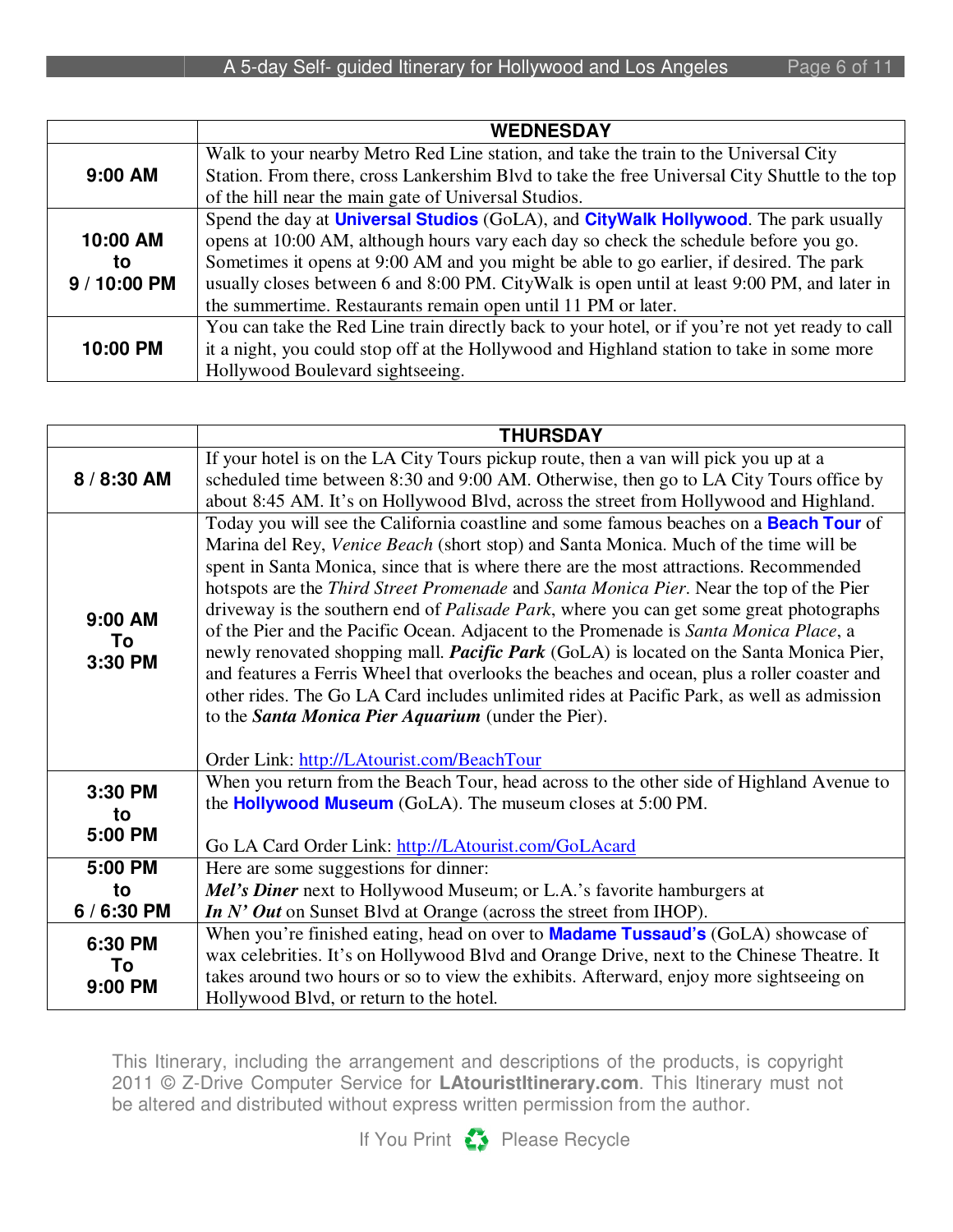|                            | <b>FRIDAY</b>                                                                                                                                                                                                                                                                                                                                                                                                                                                                                                                                                                                                                                                                                                                                                                                                                                                                                                                                    |
|----------------------------|--------------------------------------------------------------------------------------------------------------------------------------------------------------------------------------------------------------------------------------------------------------------------------------------------------------------------------------------------------------------------------------------------------------------------------------------------------------------------------------------------------------------------------------------------------------------------------------------------------------------------------------------------------------------------------------------------------------------------------------------------------------------------------------------------------------------------------------------------------------------------------------------------------------------------------------------------|
|                            | Hotel Checkout. You will need to check your bags at the hotel front desk until you return                                                                                                                                                                                                                                                                                                                                                                                                                                                                                                                                                                                                                                                                                                                                                                                                                                                        |
|                            | later in the afternoon.                                                                                                                                                                                                                                                                                                                                                                                                                                                                                                                                                                                                                                                                                                                                                                                                                                                                                                                          |
| 9 / 9:30 AM                |                                                                                                                                                                                                                                                                                                                                                                                                                                                                                                                                                                                                                                                                                                                                                                                                                                                                                                                                                  |
|                            | Take the Red Line train to the Civic Center Metro station in <b>Downtown Los Angeles.</b> Use                                                                                                                                                                                                                                                                                                                                                                                                                                                                                                                                                                                                                                                                                                                                                                                                                                                    |
|                            | the First Street exit to get out of the station.                                                                                                                                                                                                                                                                                                                                                                                                                                                                                                                                                                                                                                                                                                                                                                                                                                                                                                 |
| 10:00 AM<br>to<br>12:00 PM | Walk west (up the hill) on First Street to Walt Disney Concert Hall, at Grand Avenue. Take<br>a free tour at the <i>Performing Arts Center of Los Angeles</i> (PACLA), such as:<br>Symphonian Tour (10:30 AM; 90 minutes) – a docent-led, guided tour of all four<br>$\bullet$<br>major theatres in the PACLA complex: Dorothy Chandler Pavilion, Ahmanson<br>Theatre, Mark Taper Forum, and Walt Disney Concert Hall. Try to arrive by 10:15<br>so you can get on this tour (if available).<br>Walt Disney Concert Hall self-guided tour - Walk through Disney Hall as you listen<br>to a recorded tour on a hand-held listening device. The self-guided tour covers the<br>building's design and construction, plus the gardens and building structure outside. It<br>takes around 60-90 minutes to complete this tour, if you take pictures and listen to<br>the entire narration.<br>Both tours begin at the Disney Concert Hall main lobby. |
|                            | Tour availability varies daily so check the schedule at PACLA's website<br>$\bullet$<br>(MusicCenter.org) to find out which tours are offered during your visit.<br>After the tour, walk south to the Museum of Contemporary Art at 222 Grand Avenue. It is a<br>red brick building on the other side of the street.                                                                                                                                                                                                                                                                                                                                                                                                                                                                                                                                                                                                                             |
| 12:00 PM                   | Spend some time exploring the exhibits at MOCA Grand Avenue (GoLA), which is the                                                                                                                                                                                                                                                                                                                                                                                                                                                                                                                                                                                                                                                                                                                                                                                                                                                                 |
| to                         | Museum of Contemporary Art's main venue.                                                                                                                                                                                                                                                                                                                                                                                                                                                                                                                                                                                                                                                                                                                                                                                                                                                                                                         |
| 2:00 PM                    | (See alternatives to MOCA Grand Avenue on the next page)                                                                                                                                                                                                                                                                                                                                                                                                                                                                                                                                                                                                                                                                                                                                                                                                                                                                                         |
| 2:00 PM                    | When you are finished at MOCA, walk out to Grand Avenue and take the DASH B bus                                                                                                                                                                                                                                                                                                                                                                                                                                                                                                                                                                                                                                                                                                                                                                                                                                                                  |
| to                         | from Grand Avenue and Second Street, to Union Station.                                                                                                                                                                                                                                                                                                                                                                                                                                                                                                                                                                                                                                                                                                                                                                                                                                                                                           |
| 2:30 PM                    | (See the next page for side trips after MOCA Grand Avenue)                                                                                                                                                                                                                                                                                                                                                                                                                                                                                                                                                                                                                                                                                                                                                                                                                                                                                       |
|                            | Walk through Union Station to the main entrance, and then walk outside to Alameda Street.                                                                                                                                                                                                                                                                                                                                                                                                                                                                                                                                                                                                                                                                                                                                                                                                                                                        |
|                            | Cross the street to La Plaza in El Pueblo de Los Angeles Historical Monument. On the                                                                                                                                                                                                                                                                                                                                                                                                                                                                                                                                                                                                                                                                                                                                                                                                                                                             |
| 2:30 PM                    | south side of La Plaza you will find historical buildings and museums. North of La Plaza is                                                                                                                                                                                                                                                                                                                                                                                                                                                                                                                                                                                                                                                                                                                                                                                                                                                      |
| to                         | Olvera Street, which is full of shops and stands that sell clothes, Mexican art, pottery,                                                                                                                                                                                                                                                                                                                                                                                                                                                                                                                                                                                                                                                                                                                                                                                                                                                        |
| 4:00 PM                    | blankets, souvenirs and other items. There you will also find two museums: Sepulveda                                                                                                                                                                                                                                                                                                                                                                                                                                                                                                                                                                                                                                                                                                                                                                                                                                                             |
|                            | House (Visitors Center is here - get a self-guided tour brochure) and Avila Adobe (the oldest<br>building in Los Angeles).                                                                                                                                                                                                                                                                                                                                                                                                                                                                                                                                                                                                                                                                                                                                                                                                                       |
| 4:00 PM                    | Return to Union Station, and take the Red Line train back to the hotel to pick up your bags.                                                                                                                                                                                                                                                                                                                                                                                                                                                                                                                                                                                                                                                                                                                                                                                                                                                     |
|                            | Take a taxi cab or SuperShuttle shared-ride van from Hollywood to LAX.                                                                                                                                                                                                                                                                                                                                                                                                                                                                                                                                                                                                                                                                                                                                                                                                                                                                           |
| 5:00 PM                    | Order Link: http://LAtourist.com/SuperShuttle                                                                                                                                                                                                                                                                                                                                                                                                                                                                                                                                                                                                                                                                                                                                                                                                                                                                                                    |
|                            | Flight home. When you get home, send an email to Info@LAtourist.com to share your                                                                                                                                                                                                                                                                                                                                                                                                                                                                                                                                                                                                                                                                                                                                                                                                                                                                |
| 7:30 PM                    | comments and suggestions for this Itinerary!                                                                                                                                                                                                                                                                                                                                                                                                                                                                                                                                                                                                                                                                                                                                                                                                                                                                                                     |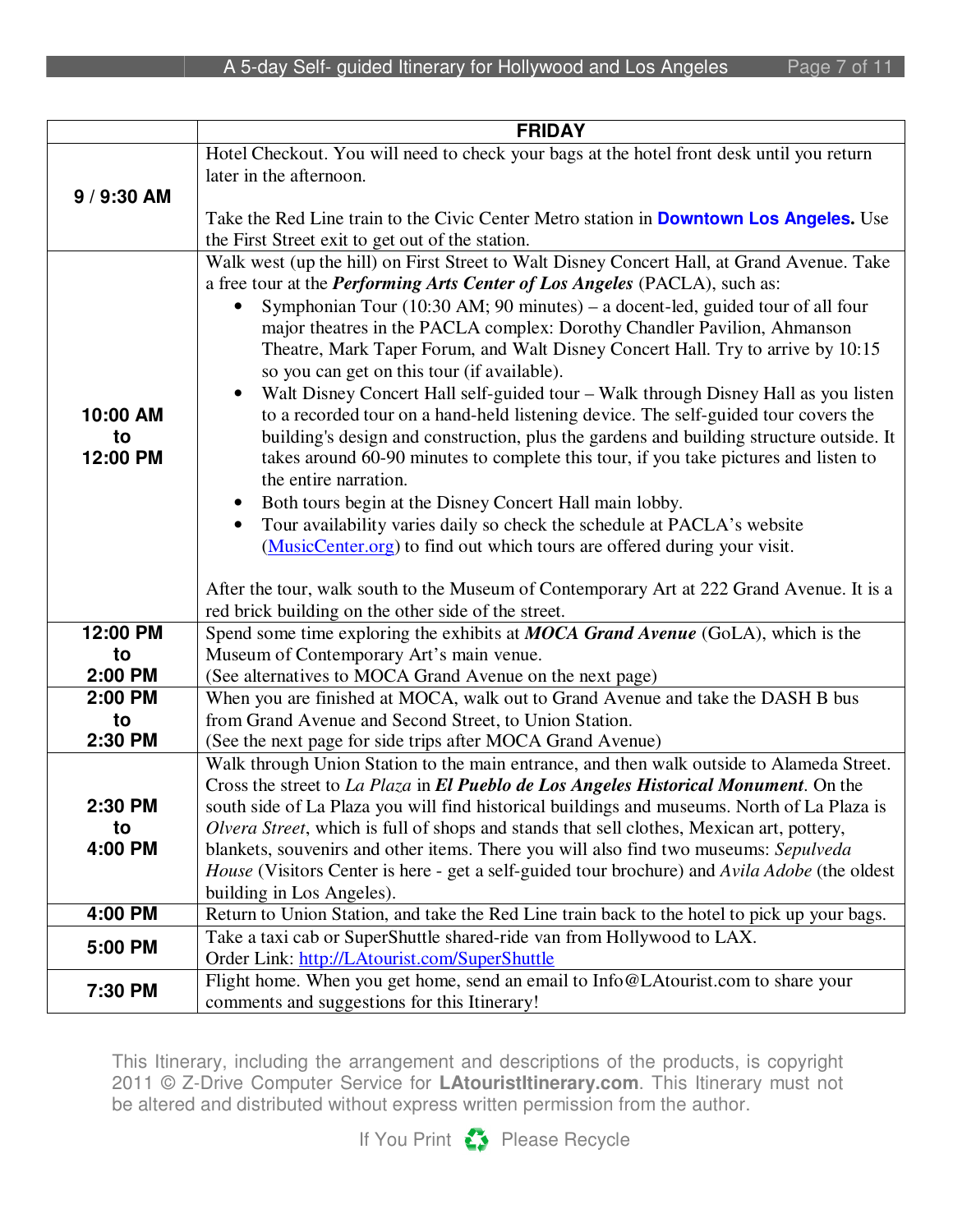#### **Side Trips after MOCA Grand Avenue**

**Observation Deck at City Hall**: When you're finished at MOCA, instead of taking the DASH B all the way to El Pueblo de Los Angeles Historical Monument, exit the bus after it turns left onto Los Angeles Street, just past City Hall. The public entrance to City Hall is on Main Street, between Hill Street and Temple Street. The security guard will issue a visitor pass and provide a leaflet with directions to the Observation Level on the 27th Floor. When you're done, you can easily walk to El Pueblo de Los Angeles Historical Monument on Los Angeles Street (near Union Station), where you can continue the Itinerary. The Observation Deck offers unobstructed views of Union Station, Disney Hall and other major attractions in downtown L.A. You can find tourist attraction brochures and guides in the lobby.

**Angel's Flight Railway and Angel's Knoll Park:** When you are finished at MOCA, instead of taking the DASH B to El Pueblo de Los Angeles Historical Monument, walk south (away from Disney Hall) past the fountain in the back of MOCA, through One California Plaza, and then take the Angel's Flight Railway to the bottom (a small fee is charged). On the way down you will pass by Angel's Knoll Park, which was used as a setting in the movie, "(500) Days of Summer." At the bottom, enter the Pershing Square Metro station on Hill Street near Fourth Street. Take the Red Line train to Union Station, and then walk to El Pueblo de Los Angeles Historical Monument. TIP: Before you leave MOCA Grand Avenue, ask a museum attendant to tell you how to get to Angel's Flight.

#### **Alternatives to MOCA Grand Avenue**

**Little Tokyo:** After the Performing Arts Center tour at Disney Hall, instead of going to MOCA Grand Avenue, take the DASH A bus from 1st Street near Grand Avenue (right outside of Disney Hall) to *Little Tokyo*, and visit the *Japanese American National Museum* (GoLA). Directly across the street from the museum there's an entrance to the Japanese Village Plaza Mall, which is full of Japanese ethnic stores, restaurants and souvenir shops. Afterward, take the Gold Line train from Little Tokyo station (near the museum) to Union Station, and then walk to El Pueblo de Los Angeles Historical Monument.

**Jewelry District:** After the Performing Arts Center tour at Disney Hall, you could go to the Jewelry District instead of MOCA Grand Avenue. Take the DASH B bus from Grand Avenue (right outside of Disney Hall), and exit at Olive Street near 6th Street. Then walk on 6th Street to Hill Street. You will find several jewelry outlets along Hill Street between 6th and 7th Streets, some containing hundreds of stores inside. After you're finished at the Jewelry District, take the Red Line train from Pershing Square station to Union Station so you can continue El Pueblo de Los Angeles Historical Monument.

- More downtown LA shopping options: http://LAtourist.com/DowntownShopping
- There are more downtown LA attractions listed on this page: http://LAtourist.com/DowntownLA
- More free tours in downtown LA, including the Los Angeles Central Public Library and Los Angeles Central Public Library: http://LAtourist.com/DowntownLAfreeTours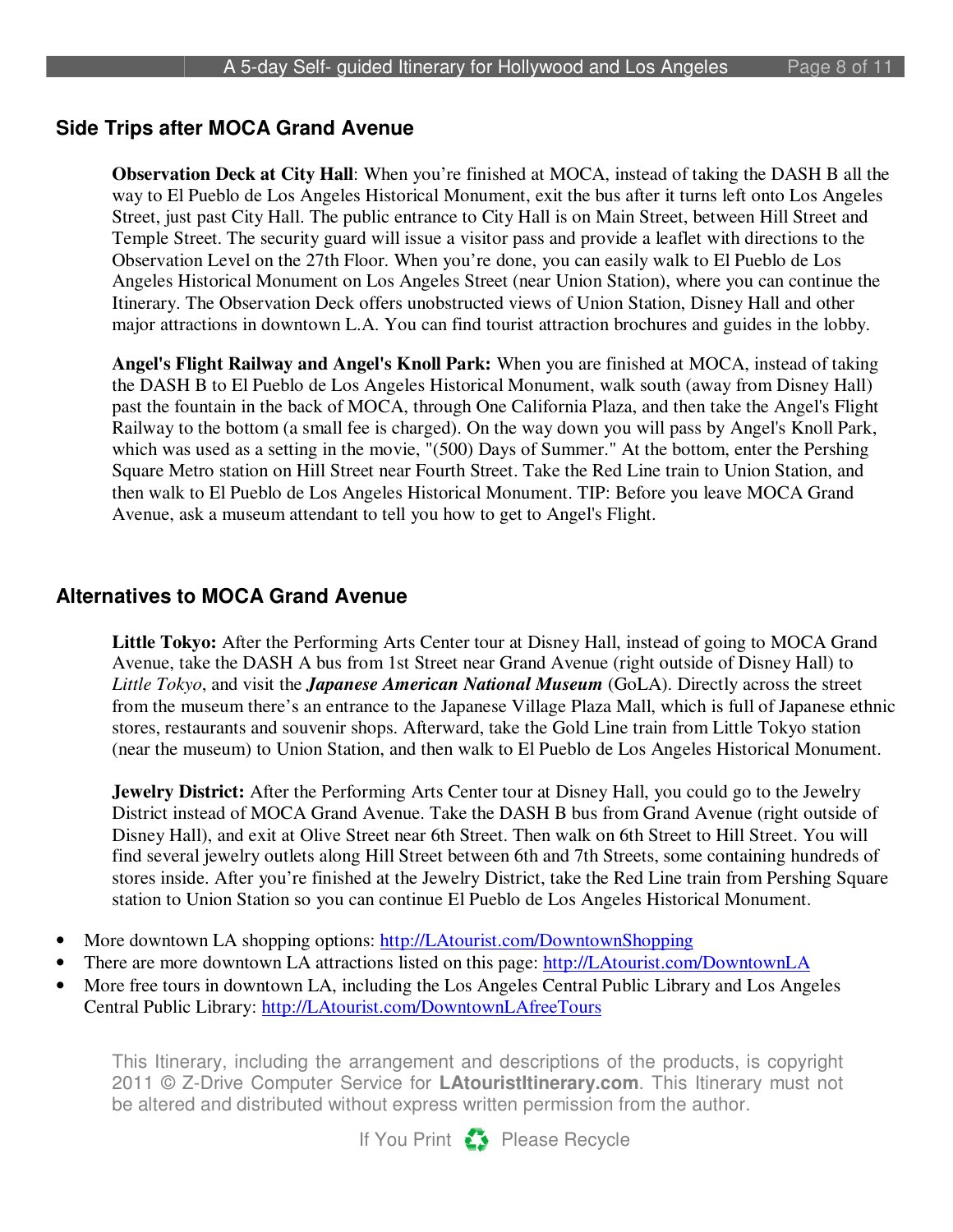# **Product List**

**Airplane Flight** from your local airport, to LAX.

- Cost: Varies
- Order Link: http://LAtourist.com/Flights

**Hotel** in Hollywood, or near a Red Line train station.

- Cost
	- o (Hotels in the Hollywood area): About \$100/night up to around \$300/night
	- o (Between Hollywood & downtown LA): About \$70/night up to around \$200/night
- Order Links:
	- o http://LAtourist.com/HotelsHollywood
	- o http://LAtourist.com/HotelsRedLine

# **LAX Special Layover Tour** (Grand Tour of LA and transportation from LAX to Hollywood)

- Cost: \$79 per adult; \$59 per child (2-9)
- Order Link: http://LAtourist.com/LAXlayoverTour

# **L.A. City Night Tour** (StarLine Tours)

- Cost: \$55 per adult; \$38 per child  $(3-11)$
- Order Link: http://LAtourist.com/LAcityNightTour

# **Go Los Angeles Card** (all-in-one pass that gets you in to over 40 attractions for one low cost)

- Cost: \$165 (get a 3-day card to include Universal Studios)
- Order Link: http://LAtourist.com/GoLAcard

# **Hop-on Hop-off Double Decker Fun Bus** (StarLine Tours)

- Cost (24-hour pass): \$30 per adult; \$20 per child (3-11)
- Order Link: http://LAtourist.com/HopOnHopOffTickets

# **Beach Tour** (LA City Tours)

- o Cost: \$65 per adult; \$50 per child (2-9)
- o Order Link: http://LAtourist.com/BeachTour

# **Shared-ride van, Hollywood to LAX** (SuperShuttle)

- o Cost: \$16 per person
- o Order Link: http://LAtourist.com/SuperShuttle
- o Alternative: take a cab for about \$50

**Total Cost of Attractions:** about \$410 per person (not including hotel, airfare, meals and souvenirs). In addition, a Metro Red Line Day Pass costs \$6 per day (5 days = \$30). You can buy a pass each day from a ticket vending machine at the train station.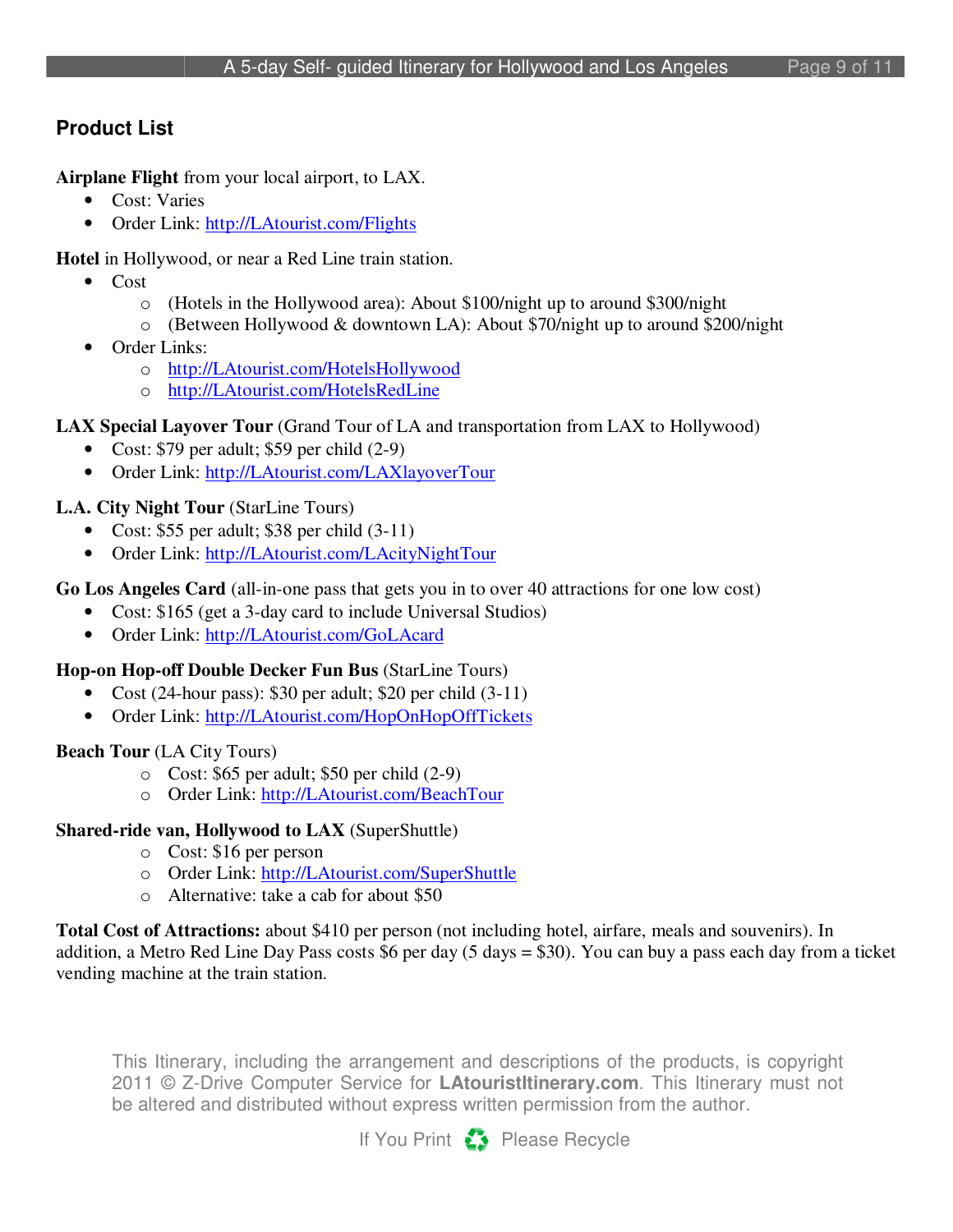#### **Warranty and Disclaimer**

This Itinerary is for informational purposes only. You are not obligated to buy anything in order to use this information, so there is no warranty. There is no guarantee that you or anyone can complete all of the steps listed within the Itinerary. This information is intended to be used as a starting point for reference in your vacation planning. It is hoped that this Itinerary will save you hours of planning time by putting a basic schedule in place, but *you need to do the final research* on your own, to make sure that things haven't changed.

#### THIS INFORMATION IS PROVIDED AS-IS. USE THIS ITINERARY AT YOUR OWN RISK AND DISCRETION. DO NOT RELY ON THIS ITINERARY AS YOUR ONLY SOURCE OF VACATION PLANNING INFORMATION. DOUBLE-CHECK AND VERIFY EVERYTHING BEFORE YOU GO.

Tour scheduling and availability can vary from day-to-day. One tour could run late and make you miss the next tour. Some tours might have been cancelled after this Itinerary was developed. The prices might have changed. Availability of tours that are included in the Go LA Card could change. Inclement weather or other unforeseen events could occur during your vacation, and that could alter your plans. If you lose your ticket or pass while riding on the Metro, you could get a \$250 fine! (Sheriffs will spot check for tickets). In N' Out burgers might or might not be "L.A.'s favorite hamburgers." They are however, quite tasty.

### **Terms of Use**

This Itinerary is provided for personal use only. **This Itinerary must not be used (in whole or part) for commercial purposes without the express written consent of the author.** When you use this Itinerary, you assume all risk of personal injury and financial loss, and you release the author from all liability in connection with the activities described within. This includes but is not limited to: a) injury sustained while performing steps described in the Itinerary, or while visiting attractions listed herein; b) financial loss due to inability (for any reason) to fulfill a tour or hotel reservation for which you have already paid; c) or any negative experience sustained while performing the steps listed on this Itinerary. This includes missing a tour because there was not enough time allotted on the Itinerary, or negative experience due to incorrect information on the Itinerary.

Your sole remedy for any problem or loss arising from use of this Itinerary is to discontinue use of the Itinerary, and/or send a complaint to Info@LAtourist.com

**All ticket sales, hotels, tours and attractions listed on this Itinerary are provided by third party vendors.** This Itinerary is neither approved nor endorsed by any of the third party vendors that are named within this document. These Terms of Use (or use of this Itinerary) in no way affects, changes or impacts your contracts, rights and responsibilities with tour, hotel or attraction vendors, or any other third party.

- Hotel, Flight, Shuttle and Tour reservations are provided by: **Advanced Reservation Systems, Inc.**
- Tours are provided by: **LA City Tours**; and **StarLine Tours of Hollywood, Inc.**
- Go Los Angeles Card (also referred to as "GoLA") is provided by: **Smart Destinations, Inc.**
- Shared-ride van service is operated by SuperShuttle, a subsidiary of **Veolia Transportation**.
- All attractions mentioned in this Itinerary are maintained and controlled by their respective owners.